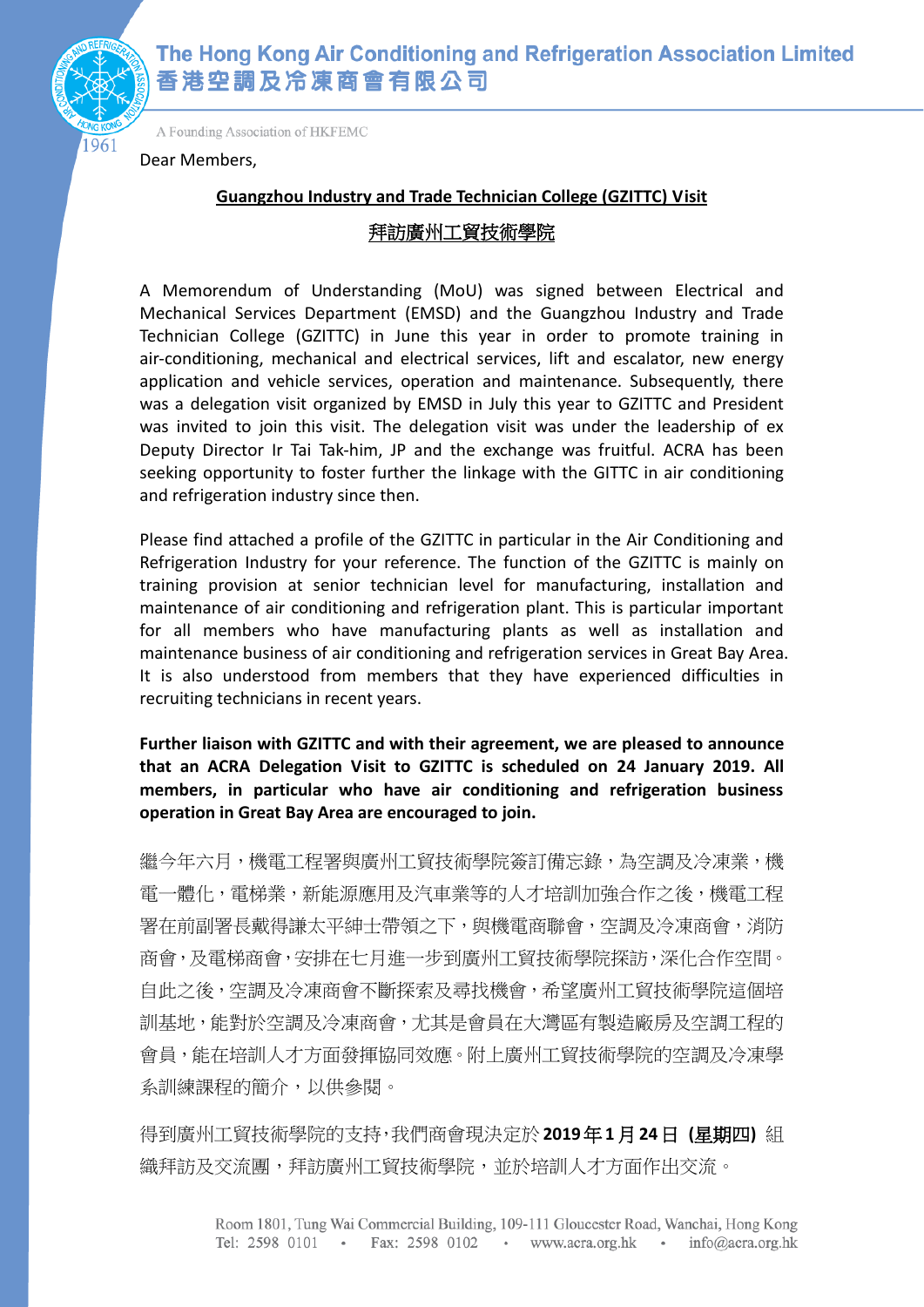

初步行程擬定如下:

| 日期:   | 2019年1月24日 (星期四)                                                            |
|-------|-----------------------------------------------------------------------------|
| 地點:   | 廣州工貿技術學院 (地址:廣州白雲區機場路 2636 號)                                               |
| 集合時間: | 早上 8:00 集合 (和諧號班次:早上 8:30)                                                  |
| 集合地點: | 羅湖口岸過關後,麥當勞門口<br>(收集回鄉卡証件,購買和諧號車票)                                          |
| 參觀人數: | $60 \nless$                                                                 |
| 團費:   | 每位 HK\$400 (費用包括\$200 來回火車票、\$80 旅遊巴費用及\$120 午餐)<br>每位 HK\$200 (會員自行前往廣州東站) |

## 行程表:

早上8:00>羅湖口岸過關後,麥當勞門口集合 (收集回鄉卡証件,購買和諧號車票)

早上 10:00>到達廣州東站

早上 10:00>自行到達廣州東站集合 (集合地點:保利中匯廣場,見附件地圖)

早上 11:00>拜訪廣州工貿技術學院(空調及冷凍商會介紹、廣州工貿技術學院介紹) 中午 12:30>午宴

下午 2:00>拜訪廣州工貿技術學院(工場及訓練設施簡介,雙方磋商訓練人才細節) 下午 4:00>到達廣州東站,乘搭下午 4:30 和諧號班次

下午 5:30>行程完結,抵達羅湖口岸

若會員對上述交流團感興趣,請於 **2018** 年 **1** 月 **10** 日 **(**星期四**)** 之前填妥`附件報 名表,以便安排細節。